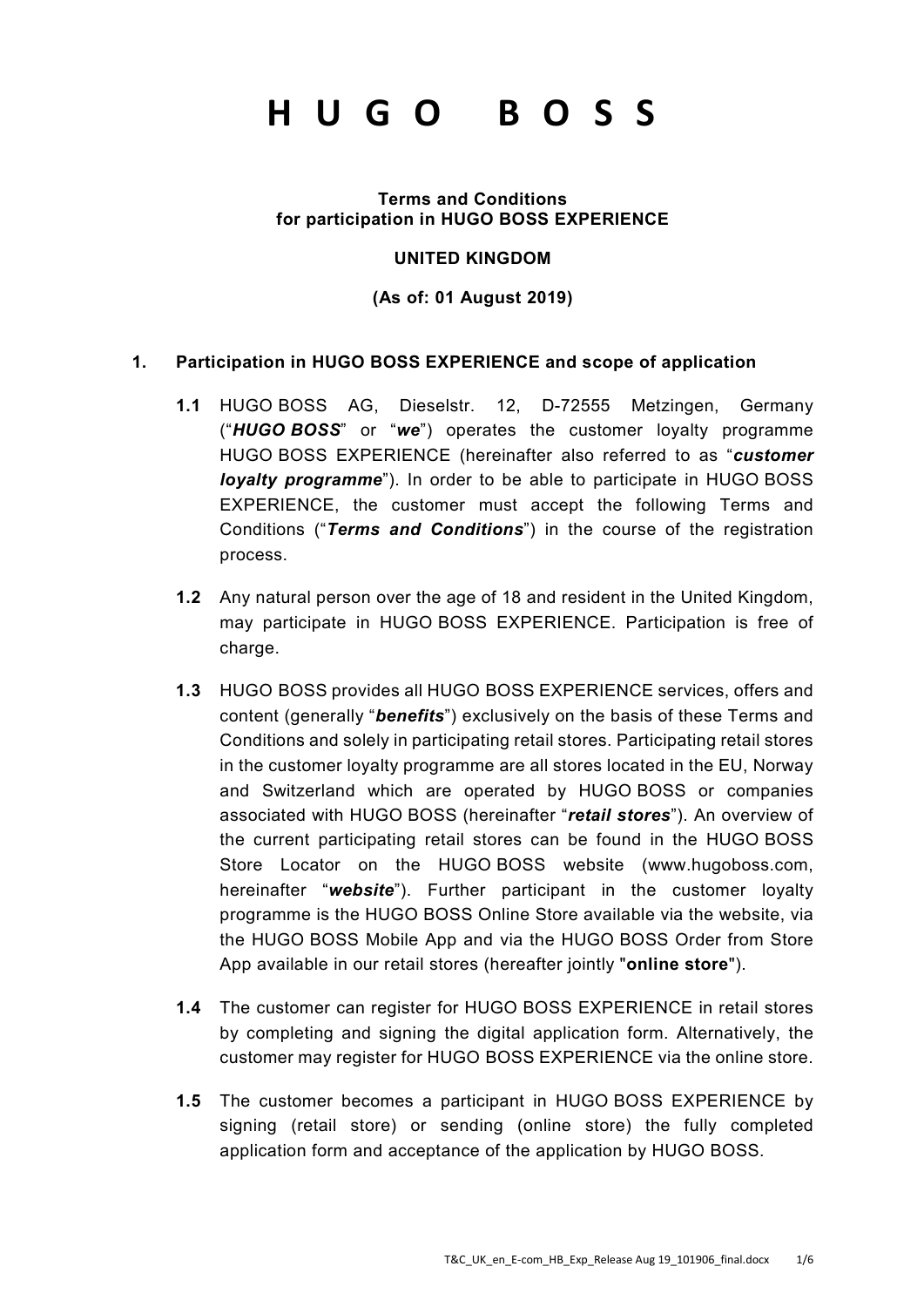**1.6** In the event of registration in the retail stores and specification of a postal address, the participant receives a welcome package including the personal HUGO BOSS EXPERIENCE card by post (see Section [3.](#page-3-0)). In the event of an online registration, the customer receives a digital welcome package by email. By request, customers registering online who specify a postal address receive a welcome package by post as well.

## **2. Benefits**

As a HUGO BOSS EXPERIENCE participant you will have access to exclusive services and offers from HUGO BOSS.

## **2.1 Personal shopping**

HUGO BOSS EXPERIENCE participants can exclusively use our personal shopping service in retail stores. This service includes individual shopping advice provided by personal sales advisors and exclusive personal shopping appointments in retail stores. We also offer you top-level personalized advice based on the information stored in our customer database.

## **2.2 Customer hotline**

HUGO BOSS also provides HUGO BOSS EXPERIENCE participants with an exclusive HUGO BOSS EXPERIENCE customer hotline.

## **2.3 Alterations service**

As a HUGO BOSS EXPERIENCE participant you can take advantage of the alterations service in all retail stores for purchases made in these retail stores and online stores. The store specialists will assist in measuring and assessing the ideal fit for you with your new HUGO BOSS products. One standard alteration (minor trouser length or sleeve adjustment) per single men´s and/or women´s suiting (i.e. formal jackets, trousers, skirts & dresses available of the same fabric) purchased at full price will be performed free of charge. Please note that products altered to your specification cannot be exchanged (Section 2.4). If you wish to make use of your right of withdrawal for products purchased in the online store, you must compensate for the value lost as a result of alterations made to your specification.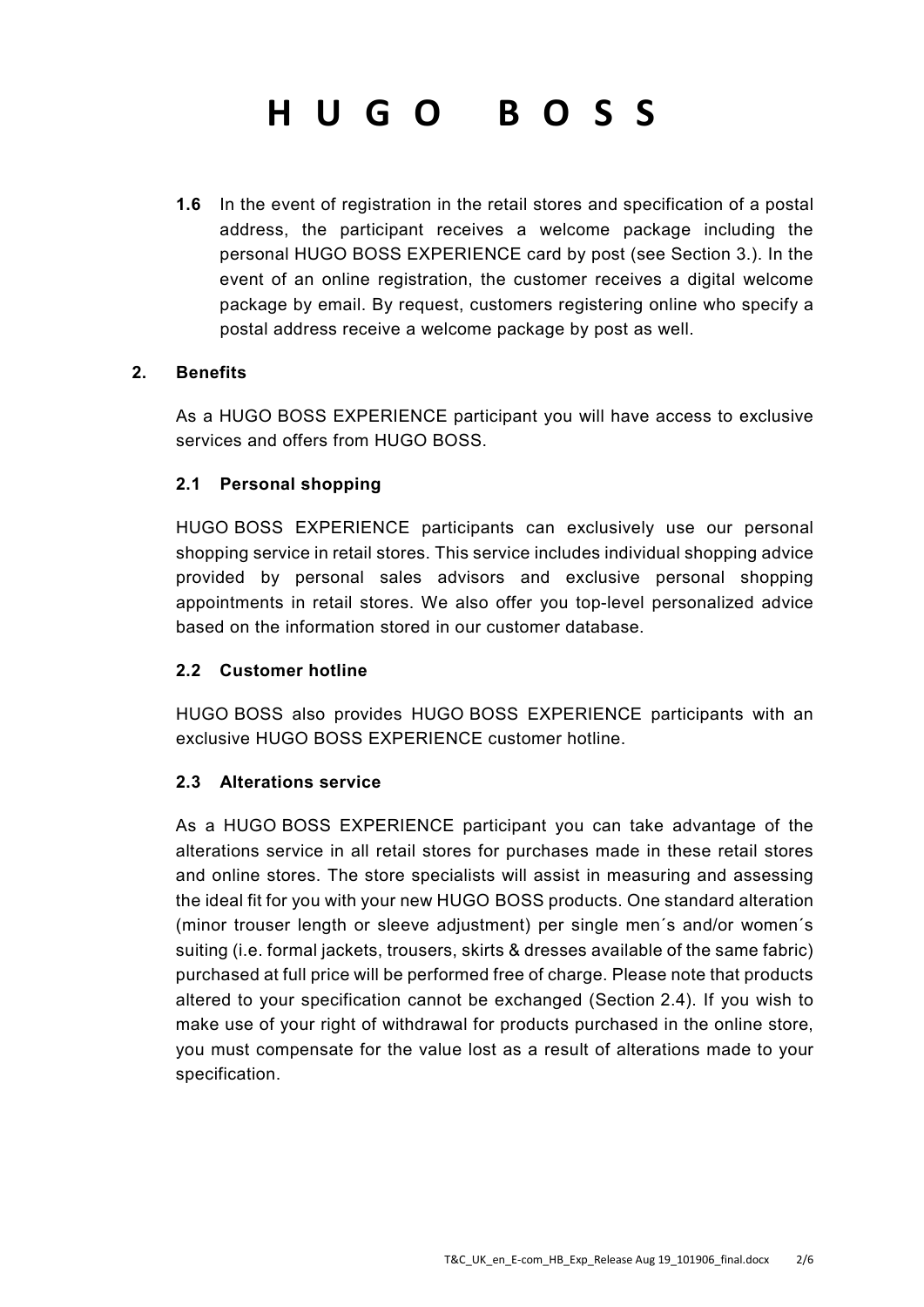## **2.4 Exchanges**

In retail stores in the United Kingdom, HUGO BOSS EXPERIENCE also offers the benefit of exchanging goods purchased in retail stores in the United Kingdom without proof of purchase subject to the conditions stated on the purchase receipt.

## **2.5 Personalized information and invitations**

On the basis of the information stored in our customer database, we offer you personalized news, product recommendations and other information as well as invitations to special promotions and events, in each case individually tailored to your personal preferences. We will also keep you up to date on the latest HUGO BOSS collections, fashion shows, sports events and other events.

## **2.6 My HUGO BOSS customer account**

All Participants who register for HUGO BOSS EXPERIENCE also receive access to the exclusive My HUGO BOSS customer account for the online store with additional functions and offers tailored to the participant's individual interests. Participants who register for HUGO BOSS EXPERIENCE in retail stores and who want to use the online functionality of HUGO BOSS Experience must initialize their personal My HUGO BOSS customer account separately by entering a password. In your personal My HUGO BOSS customer account you can manage your **customer master data** and select your preferred **communication channels** for personalized information and invitations from HUGO BOSS.

Provided that you have selected email communication as your preferred communication channel, you will receive invitations to special **promotions** individually tailored for you.

You can also save **delivery addresses** in your My HUGO BOSS customer account and use this data for your orders in the online store. Once you have logged into your customer account, information required for the order process in the online store will be entered automatically on the basis of the information saved in your customer account in order to make the online store order process as convenient as possible.

You may also want to save credit card **payment** information in your My HUGO BOSS customer account in order to facilitate credit card payments when shopping online. A credit card token connected to your delivery addresses will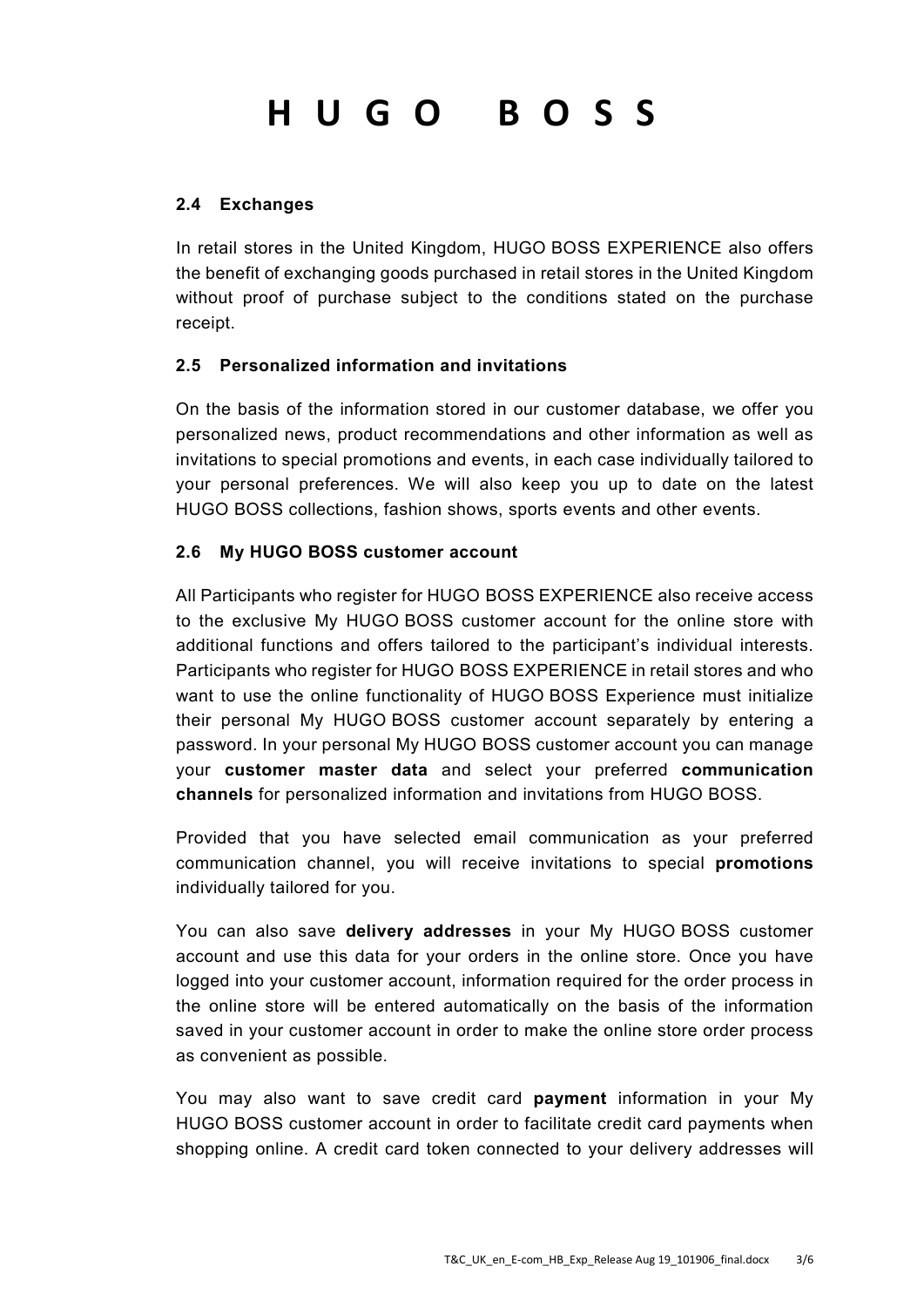be saved in your customer account if you wish to make use of this payment function.

The My HUGO BOSS customer account also offers you an overview of your **purchase history** in retail stores and the online store and also allows you to track the processing and delivery status of your purchases in the online store. As a My HUGO BOSS participant you also have a "buy it again" function when shopping online.

In your My HUGO BOSS customer account you can also create and manage **wish lists** which enable you to save HUGO BOSS products for a subsequent visit to the online store and to check the availability of HUGO BOSS products in the online store or in the retail store of your choice.

So that we can tailor your advice and the information sent to you as closely as possible to your personal interests, you can create and manage **preferences** for specific HUGO BOSS brands, for sizes and interests, as well as your **preferred retail store**. We use this information together with the information collected by us about your use of the website so that we can personalize and tailor the configuration of your My HUGO BOSS customer account. If you are logged into your My HUGO BOSS customer account, the sizes saved in your customer account will when you are shopping in the online store also be automatically selected as default values to make shopping in the online store as convenient as possible for you. We also inform you in the online store whether a selected product is available in your preferred retail store in your preferred size.

## <span id="page-3-0"></span>**3. Customer card**

- **3.1** Participants receive a personal HUGO BOSS EXPERIENCE card together with the welcome package (Section 1.6.) sent by post. Alternatively participants may create a mobile digital member card.
- **3.2** The HUGO BOSS EXPERIENCE card is personalized and not transferrable.
- **3.3** The participant is obliged to immediately notify HUGO BOSS of any loss, theft or other disappearance of the HUGO BOSS EXPERIENCE card by email to experience-uk@hugoboss.com or by calling the HUGO BOSS EXPERIENCE customer hotline. The participant will be given a replacement card on request. The participant is solely responsible for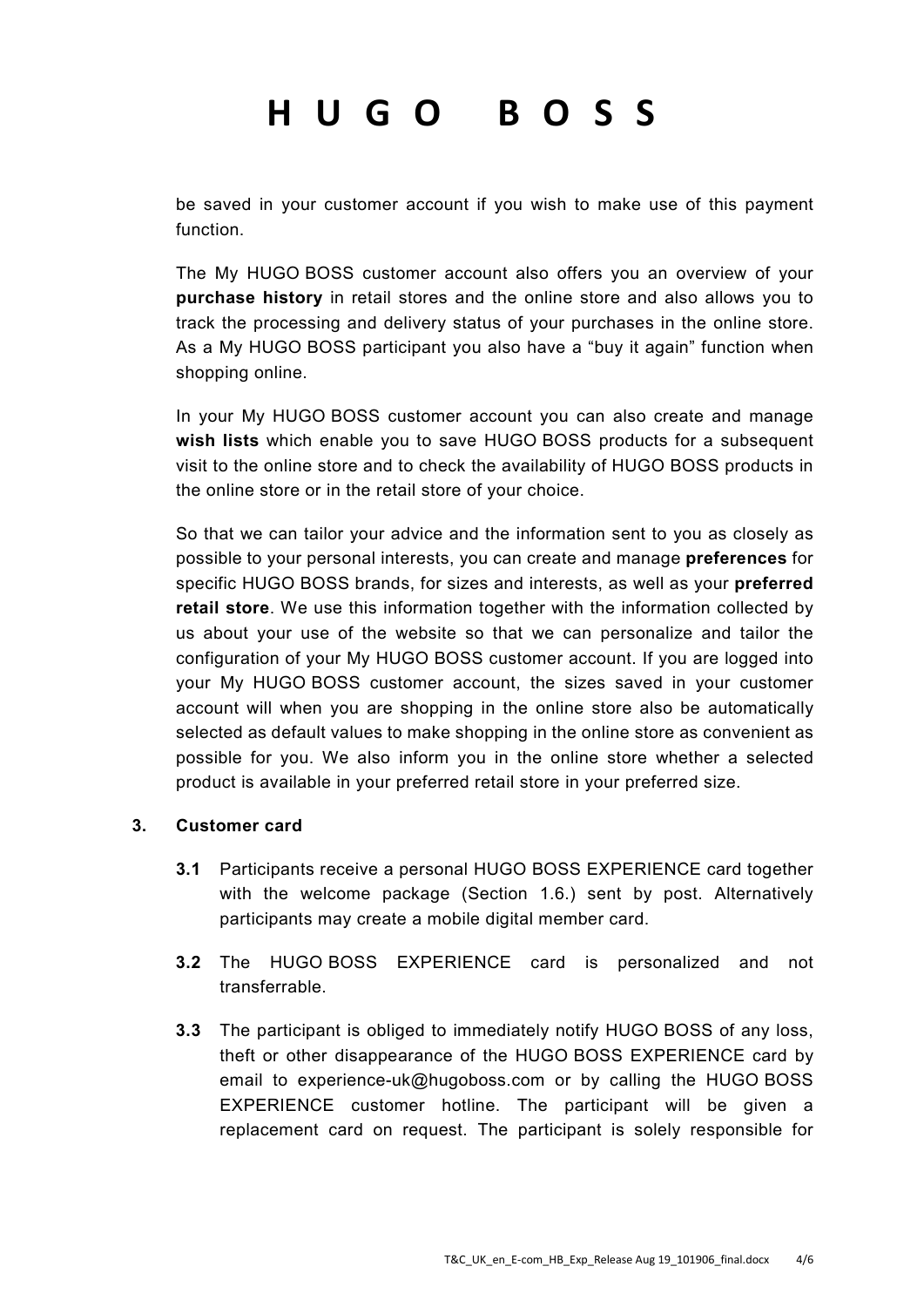damage arising as a result of the culpable failure to report or delayed reporting.

## **4. Notice of termination and termination**

- **4.1** The participant may terminate his or her participation in HUGO BOSS EXPERIENCE at any time without observing a notice period by written notification sent to HUGO BOSS at the address stated in Section [1.1](#page-0-0) or in text form by email to experience-uk@hugoboss.com.
- **4.2** HUGO BOSS may terminate the participation in HUGO BOSS EXPERIENCE at any time observing a notice period of 14 days. Rights of termination for good cause remain unaffected.

#### **5. Changes in range of services and Terms and Conditions**

- **5.1** HUGO BOSS reserves the right to change or discontinue the scope or details of free services offered or to offer them for a fee in future. In so doing, HUGO BOSS will take the participant's justified interests into account.
- **5.2** HUGO BOSS reserves the right to change or amend these Terms and Conditions with future effect, particularly where statutory provisions so require or where this is necessary for improving processes or preventing abuse. HUGO BOSS will notify the participant of the change in each case by email or in writing to the most recently communicated address. The changes shall be deemed to have been accepted if the participant does not submit any objection to HUGO BOSS within six weeks of receiving the notification or the participant continues to use his or her HUGO BOSS EXPERIENCE card or My HUGO BOSS customer account after expiry of this period. In the case of any individual change in the Terms and Conditions, HUGO BOSS will inform the participant of the aforementioned right of objection and of the aforementioned consequences of failing to submit an objection. In the event of the participant's objection, the contract will continue under the current conditions. HUGO BOSS is entitled, however, to terminate the participation in HUGO BOSS EXPERIENCE with immediate effect and excluding all damages claims.